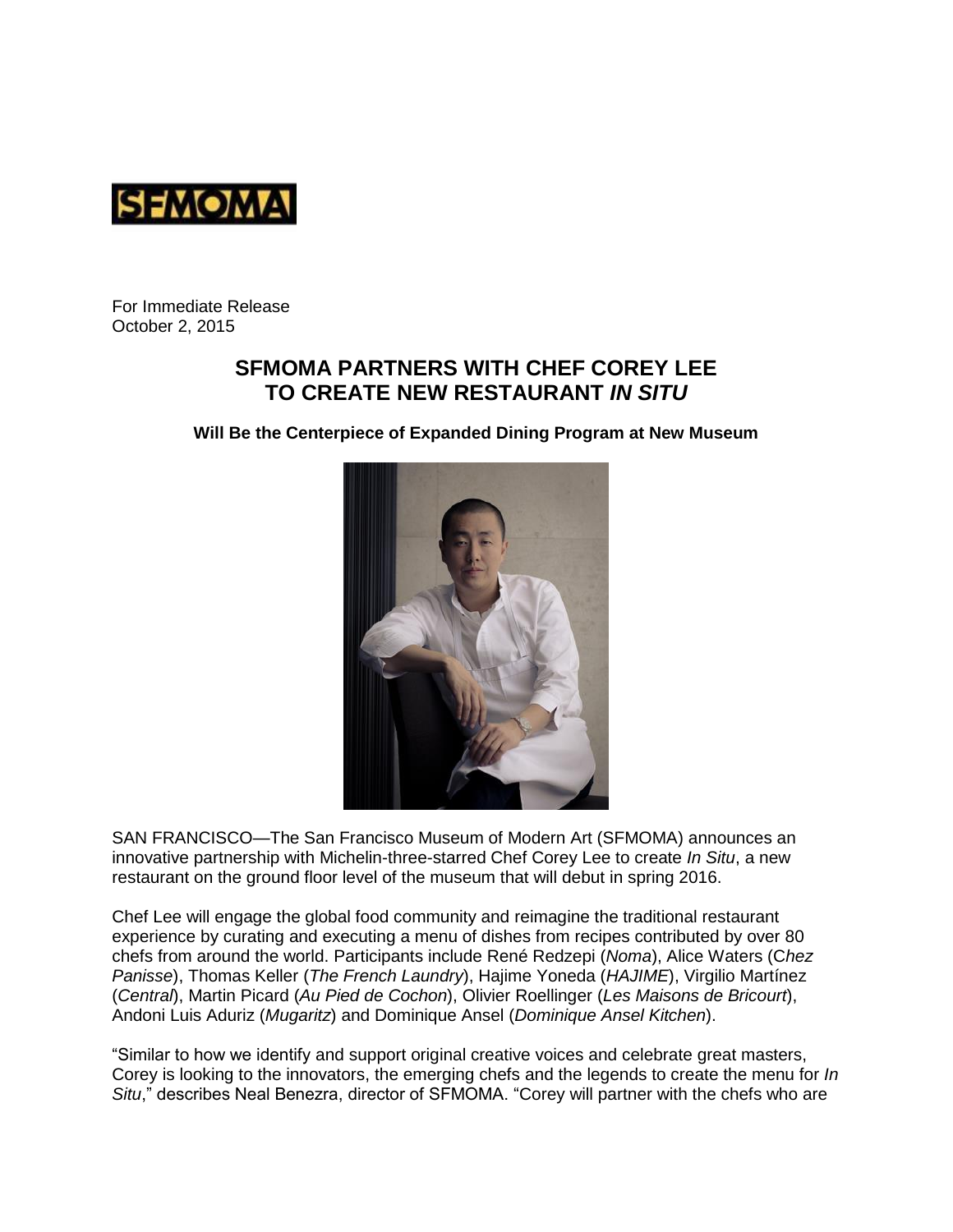pushing the boundaries of the culinary world and bring global collaboration, excitement and flavors to our restaurant. What a terrific coup for SFMOMA."

*In Situ* will feature a rotating a la carte menu that will change to balance seasonality, style and geography. Lee will work closely with each chef to faithfully represent the dish both in technique and spirit. While some chefs have chosen to share a dish from their existing repertoire, others are creating something specifically for *In Situ*.

"I see this project as an extension of the museum's larger mission—to present great works worldwide and make them accessible for greater public engagement," says Lee. "*In Situ* will build appreciation for culinary traditions and hopefully encourage dialogue about our relationships to food, not unlike the way SFMOMA collects and cares for important works of art."

*In Situ* will be located adjacent to the museum's Third Street entrance and will nearly double the square footage of the previous restaurant. Designed by Aidlin Darling Design of San Francisco (*Bar Agricole*, the *Windhover Contemplative Center* at Stanford University and *Scribe Vineyards)*, this project represents a unique intersection of art, design, food and community. The design of the restaurant emphasizes visibility from the street and accessibility to visitors, within a simple, comfortable, open environment. Spaces are designed to engage all of the senses with an emphasis on acoustics and tactility. The interior shell of the building will be partially exposed and is inhabited by carefully considered "artifacts" in the form of lighting, art, furniture and a wood ceiling canopy, all with the intent of drawing contrast between the rough and the refined.

*In Situ* will remain open beyond the museum's hours, serving both lunch and dinner. With a total capacity of 150, the restaurant will be divided into two areas—a smaller section with tables available for reservations and a larger, open space that encourages walk-ins, activity, and use of the restaurant as public space.

### **Additional Dining Options at the New SFMOMA -** *Cafe 5* **and** *Sightglass at SFMOMA*

SFMOMA will present two other options to pair food with art when the museum opens in spring 2016. On the fifth floor, *Cafe 5* will offer a menu of lighter fare with a California-fusion mindset. Included will be flatbreads, fresh organic salads and artisan open-faced sandwiches. Guests will be able to dine in the rooftop sculpture garden and be served tableside. The cafe will be operated by McCalls, who also operate cafes in the de Young, Legion of Honor and Asian Art museums in San Francisco.

On the third floor, *Sightglass at SFMOMA* will provide handcrafted coffee beverages, espresso drinks and an assortment of pastries from outstanding San Francisco bakeries and pastry chefs. Located directly adjacent to the museum's new Photography Interpretive Gallery, visitors will be allowed to bring their coffees into this interpretive gallery as they reflect on and connect with photography. Founded in 2009, Sightglass currently operates two coffee bars and roasteries in the Mission and SoMa neighborhoods of San Francisco, and a coffee booth on Tuesdays and Saturdays at the San Francisco Farmers Market at the historic Ferry Building.

### **About Chef Corey Lee**

Corey Lee is the chef and owner of *Benu* in San Francisco, where he leads a team dedicated to providing guests with the highest level of food and hospitality. *Benu* was awarded its third Michelin star in 2014, received four stars from the *San Francisco Chronicle* and earned Lee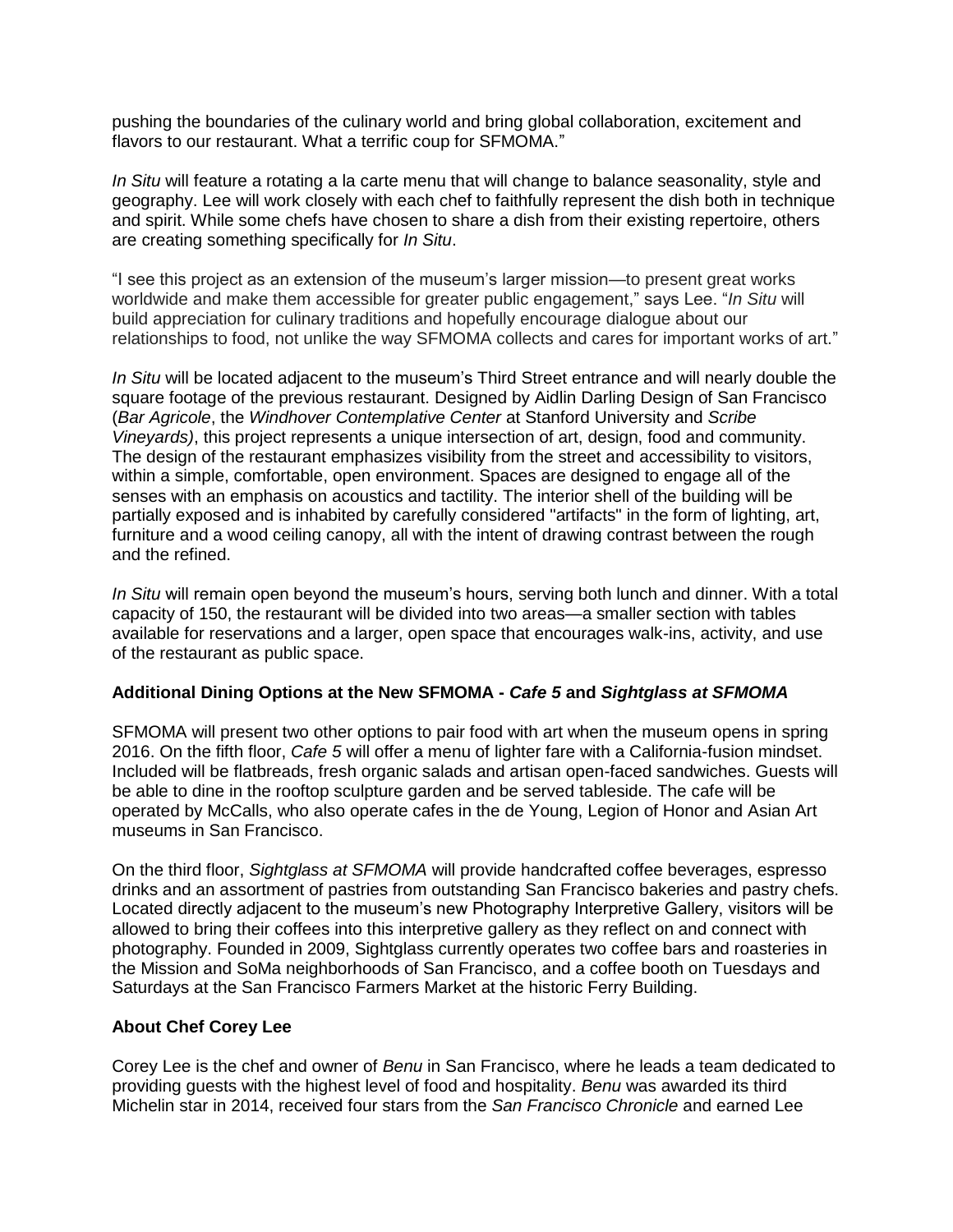recognition as *Food and Wine Magazine's* Best New Chef and a James Beard award. His career has spanned nearly 20 years of working at some of the most acclaimed restaurants in the world, including a tenure as head chef at *The French Laundry*. Lee is also the author of *Benu*, a cookbook published by Phaidon in 2015. In recognition of his work and influence, he became a goodwill ambassador for the city of Seoul, Korea, an honor given to leaders in various fields.

## **About Aidlin Darling Design**

Founded by principals Joshua Aidlin and David Darling in 1998, this San Francisco-based firm has a broad focus including institutional, commercial and residential architecture, as well as furniture, landscape and interior design. Aidlin Darling's emphasis on designing for all of the senses has cultivated a diverse and collaborative practice that acts as the creative hub for builders, fabricators, designers, artists, engineers and chefs. They have garnered over 100 regional, national and international awards including the 2013 National Design Award from Cooper-Hewitt, Smithsonian Design Museum, a James Beard Award for restaurant design, and numerous national awards from the AIA, IIDA and ASLA.

### **About McCalls**

McCalls Catering and Events, a full-service catering company and museum cafe operator, has a storied history of excellence in the Bay Area. McCalls's commitment to personalizing the guest experience and serving fresh, seasonal and organic food has been pivotal to the success of the cafes within the Legion of Honor, de Young and Asian Art museums. McCalls is proud to be certified as a San Francisco Green Business, devoted to minimizing the impact on the surrounding area and implementing green practices throughout the company. At its heart, McCalls values a high level of service, creating custom experiences for party and museumgoers alike.

### **About Sightglass**

Sightglass is an independent, San Francisco-based specialty coffee company established in 2009 by brothers Jerad and Justin Morrison. With a passion for quality coffee and a desire to collaborate, Justin and Jerad envisioned Sightglass as an opportunity to approach specialty coffee in an immersive and holistic way. The retail locations and educational and training programs aim to provide customers with a complete line of sight and traceability, clearly illuminating coffee's extraordinary journey—from the hand that picked the coffee cherry to the hand that serves the cup and everything in between. The Morrisons and the Sightglass team take pride in every element of their business, working exclusively with organizations that share a similar commitment to quality, service, transparency and craft-driven excellence.

### **About the San Francisco Museum of Modern Art**

Founded in 1935 as the first West Coast museum devoted to modern and contemporary art, SFMOMA is currently undergoing a major, Snøhetta-designed [expansion project](http://future.sfmoma.org/) to open in 2016 that will significantly enhance gallery, education, and public spaces, enabling the museum to better showcase more of its expanded permanent collection. While the museum is temporarily closed, SFMOMA is [On the Go](http://www.sfmoma.org/exhib_events) with an extensive array of off-site programming across the Bay Area and beyond.

### **Media Contacts**